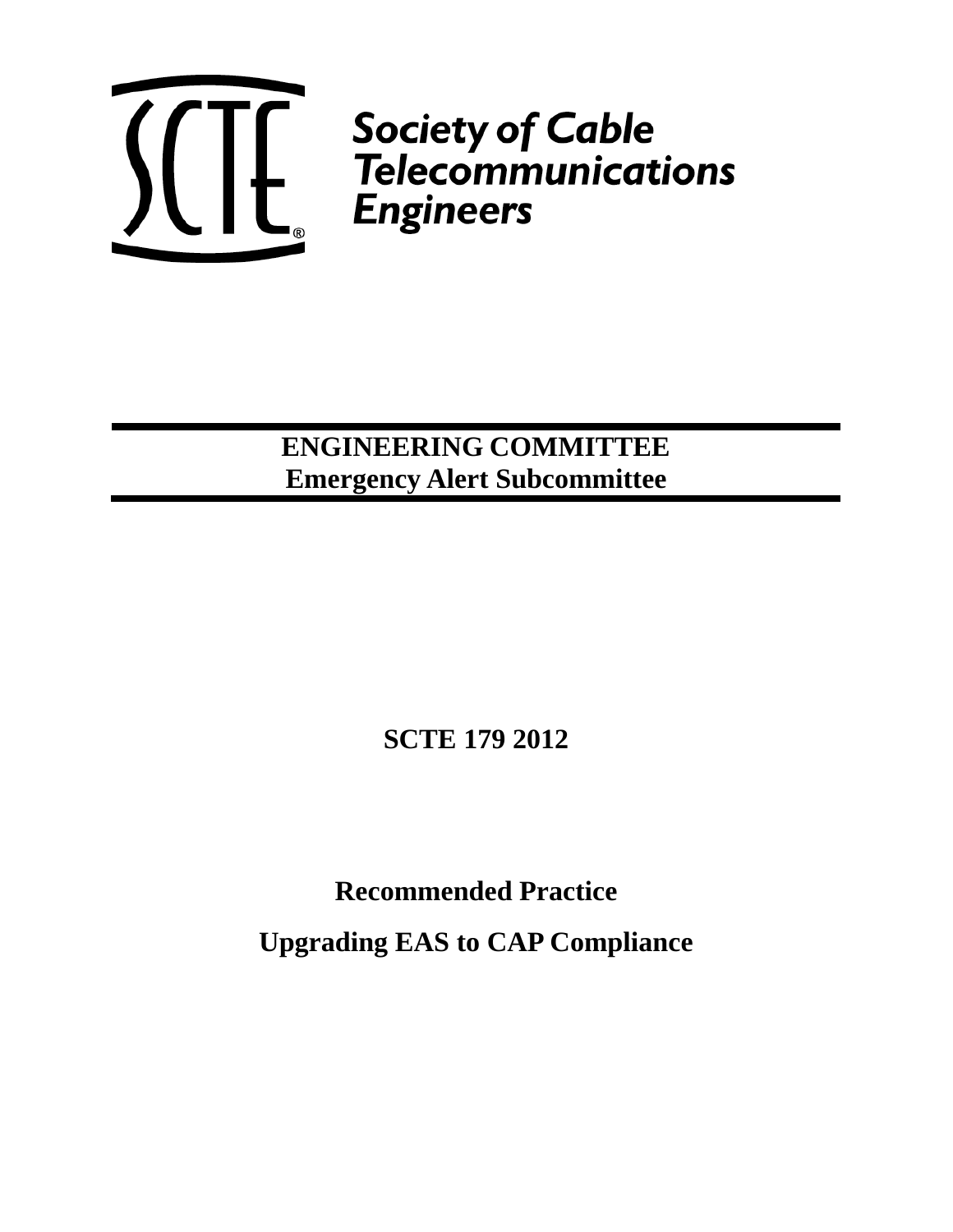# **NOTICE**

The Society of Cable Telecommunications Engineers (SCTE) Standards and Recommended Practices (hereafter called documents) are intended to serve the public interest by providing specifications, test methods and procedures that promote uniformity of product, interchangeability, best practices and ultimately the long term reliability of broadband communications facilities. These documents shall not in any way preclude any member or nonmember of SCTE from manufacturing or selling products not conforming to such documents, nor shall the existence of such standards preclude their voluntary use by those other than SCTE members, whether used domestically or internationally.

SCTE assumes no obligations or liability whatsoever to any party who may adopt the documents. Such adopting party assumes all risks associated with adoption of these documents, and accepts full responsibility for any damage and/or claims arising from the adoption of such Standards.

Attention is called to the possibility that implementation of this document may require the use of subject matter covered by patent rights. By publication of this document, no position is taken with respect to the existence or validity of any patent rights in connection therewith. SCTE shall not be responsible for identifying patents for which a license may be required or for conducting inquiries into the legal validity or scope of those patents that are brought to its attention.

Patent holders who believe that they hold patents which are essential to the implementation of this document have been requested to provide information about those patents and any related licensing terms and conditions. Any such declarations made before or after publication of this document are available on the SCTE web site at [http://www.scte.org.](http://www.scte.org/)

All Rights Reserved

© Society of Cable Telecommunications Engineers, Inc. 2012 140 Philips Road Exton, PA 19341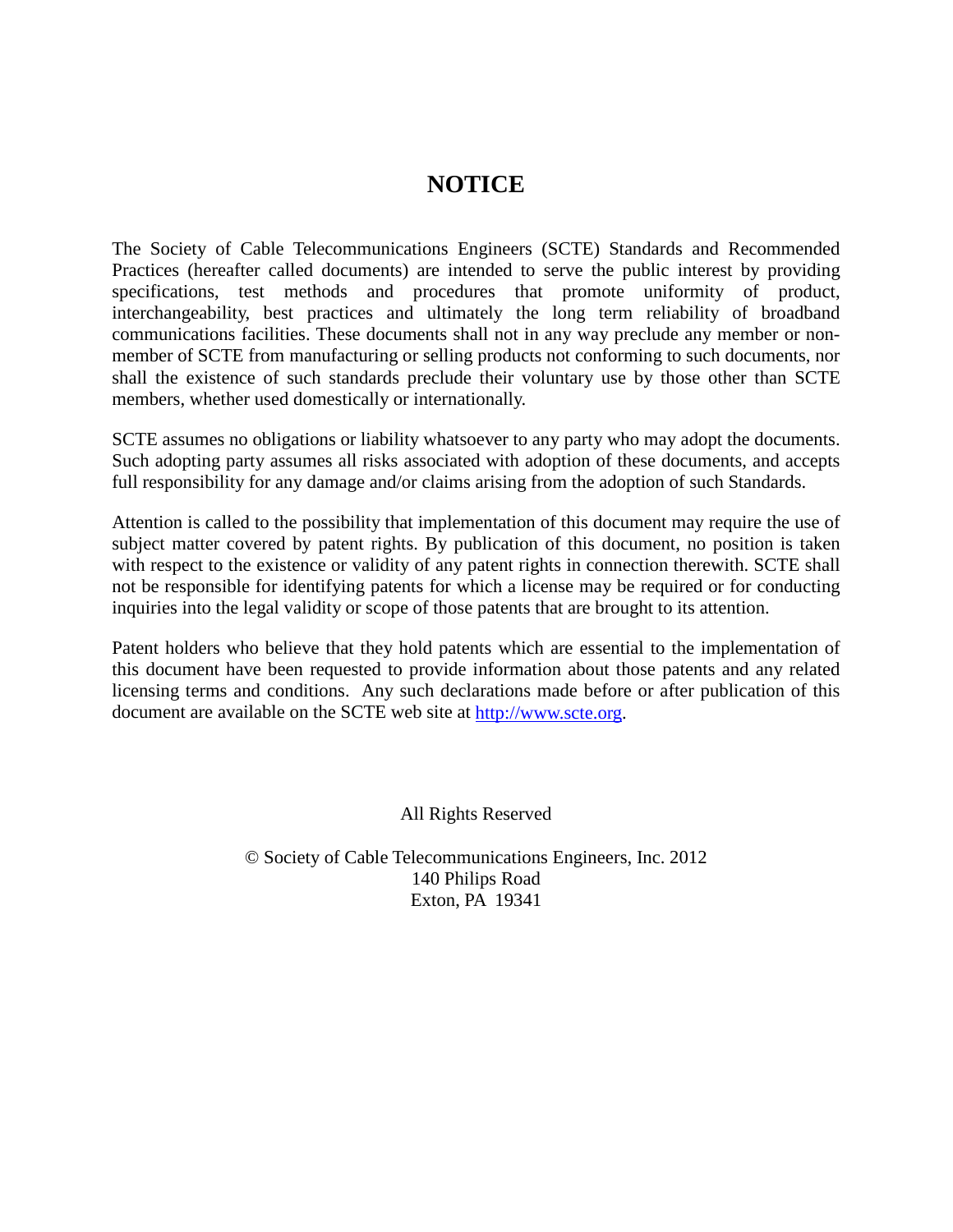# **TABLE OF CONTENTS**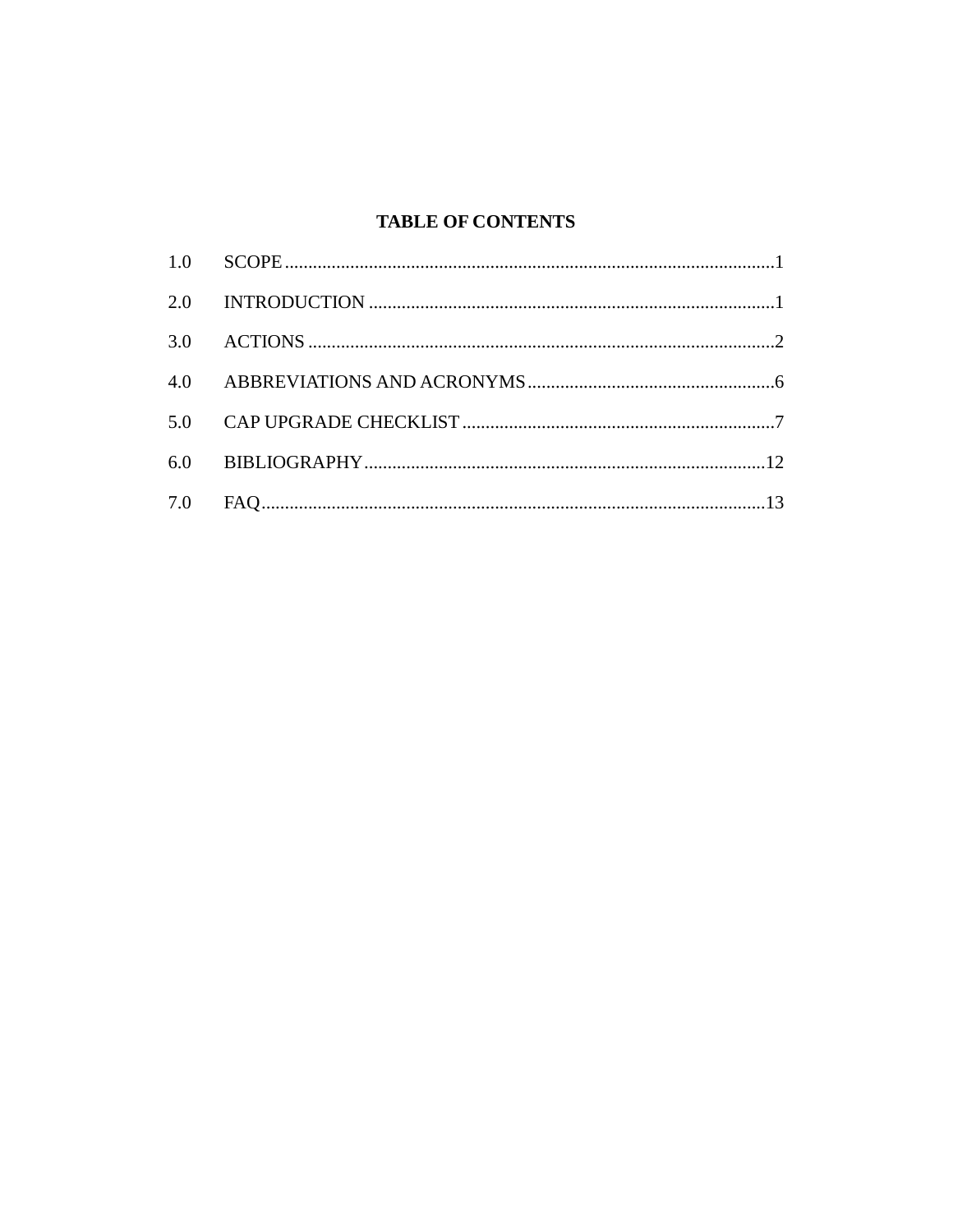### **1.0 SCOPE**

This document is intended to provide general background information concerning Cable operators' adoption of the Common Alerting Protocol (CAP) and a generic technical and operational checklist to assist in preparing for the carriage of CAP messages.

Cable operators are encouraged to develop a technical checklist for each Emergency Alert System (EAS) Decoder location. The enclosed checklist represents an outline of the key issues that need to be identified and addressed. The checklist should be expanded to include any system or MSO specific issues. This tool will help ensure that the necessary tasks are completed before June 30,  $2012$  $2012$  $2012$ .<sup>1</sup>

### **2.0 INTRODUCTION**

 $\overline{a}$ 

Since 1999, all Multi-channel Video Program Distributors (MVPDs), including cable operators, have been required to participate in the Federal Communication Commission's (FCC) Emergency Alert System. EAS was created to give the US President the ability to quickly communicate with the country in the event of a national emergency. More commonly, the system is put to use for state and local emergency events including weather related, hazardous spills,  $AMBER<sup>2</sup>$  $AMBER<sup>2</sup>$  $AMBER<sup>2</sup>$  alerts, etc.

On September 30, 2010, the Federal Emergency Management Administration (FEMA) announced its adoption of the CAP standard for EAS.<sup>[3](#page-3-2)</sup> This announcement triggered the FCC requirement that all EAS participants be able to support CAP within 180 days.<sup> $4\degree$  $4\degree$ </sup> Since that time, an extension was granted to one year.<sup>[5](#page-3-4)</sup> The FCC and FEMA have now established June 30, 2012 as the date when all EAS participants are required to support the CAP standard.

By that date all EAS participants must have purchased and installed FEMA *Integrated Public Alerting and Warning System (IPAWS)* conformance hardware and software verified by

<span id="page-3-0"></span> $1$  June 30, 2012 is the deadline established by the Federal Communications Commission (FCC)

<span id="page-3-1"></span><sup>&</sup>lt;sup>2</sup> AMBER alerts -- The AMBER Alert<sup>™</sup> Program is a voluntary partnership between law-enforcement agencies, broadcasters, transportation agencies, and the wireless industry, to activate an urgent bulletin in the most serious child-abduction cases. <http://www.amberalert.gov/>

<span id="page-3-2"></span><sup>&</sup>lt;sup>3</sup> FEMA Announces Adoption Of New Standard For Emergency Alerts, Common Alerting Protocol Key in Developing America's Next Emergency Alert and Warning Network, Release Date: September 30, 2010, Release Number: HQ-10-192 http://www.fema.gov/news/newsrelease.fema?id=52880

<span id="page-3-3"></span><sup>&</sup>lt;sup>4</sup> 47 CFR 11.56 EAS Participants receive CAP-formatted alerts, Nov. 2, 2007

<span id="page-3-4"></span><sup>5</sup> EB Docket No. 04-29, Released November 23, 2010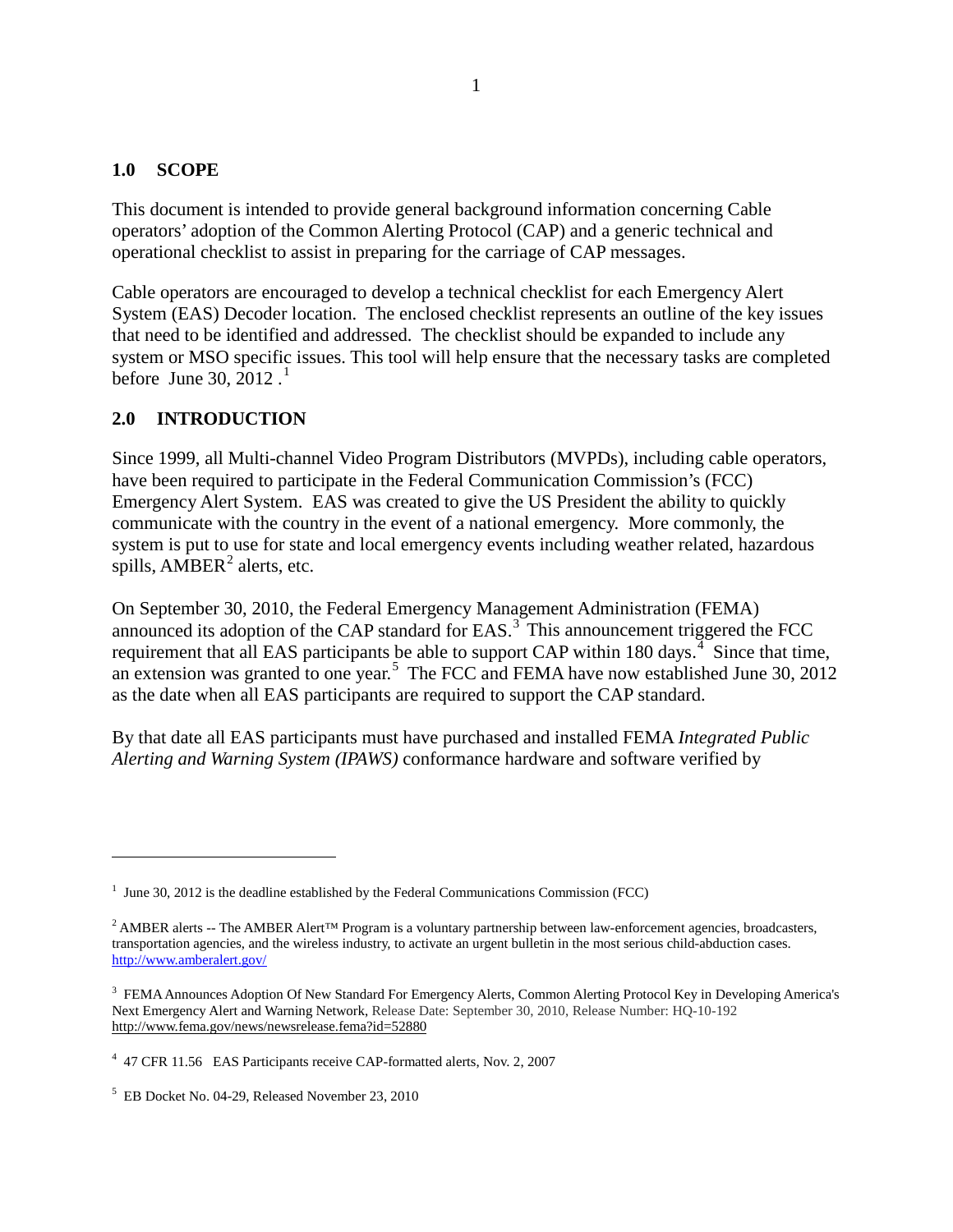manufacturers' Supplier's Declaration of Conformity (SDOC) notice to be able to attach to the IPAWS server and process CAP messages<sup>[6.](#page-4-0)</sup>

# **3.0 ACTIONS**

The CAP upgrade project can be broken down into eight key tasks.

- 1. Develop an inventory of all EAS equipment presently installed.
- 2. Determine State and Local requirements.
- 3. Evaluate existing EAS network connectivity and decoder placement.
- 4. Determine which EAS equipment is upgradeable and which is not.
- 5. Upgrade or replace legacy EAS equipment, as necessary.
- 6. Install and test of upgrades and/or new EAS equipment.
- 7. Test Components and Systems.
- 8. Monitor updates in CAP requirements and accommodate changes.

Each step is detailed below:

 $\overline{a}$ 

**1. Develop an inventory.** Create a spreadsheet listing details of equipment for each EAS decoder. The Appendix "CAP Upgrade Checklist" may serve as a template. Include make and model of EAS equipment, software version, LP1 and LP2 monitoring assignments, and note the availability of Internet access at the location where the equipment is located. This step should be performed for each EAS decoder location. Set-tops supported at each site should be noted. The interface between the EAS equipment and each set-top control system is unique and may require consideration. The EAS vendor must be aware of deployed set top box types and/or EAScompatible consumer premises equipment (CPE) in order to determine how they can be supported.

**2. Determine State and Local requirements.** Review the State Emergency Communications Committee (SECC) plans for any unique or CAP specific requirements that need to be accommodated.

<span id="page-4-0"></span><sup>6</sup> As referenced in a report by the FCC's Communications Security, Reliability and Interoperability Council [\(http://www.fcc.gov/pshs/docs/advisory/csric/WG\\_5A-CAP\\_Introduction\\_Final\\_Report\\_Readout.ppt](http://www.fcc.gov/pshs/docs/advisory/csric/WG_5A-CAP_Introduction_Final_Report_Readout.ppt) and http://transition.fcc.gov/pshs/docs/csric/CSRIC%205A%20Working%20Group.pdf)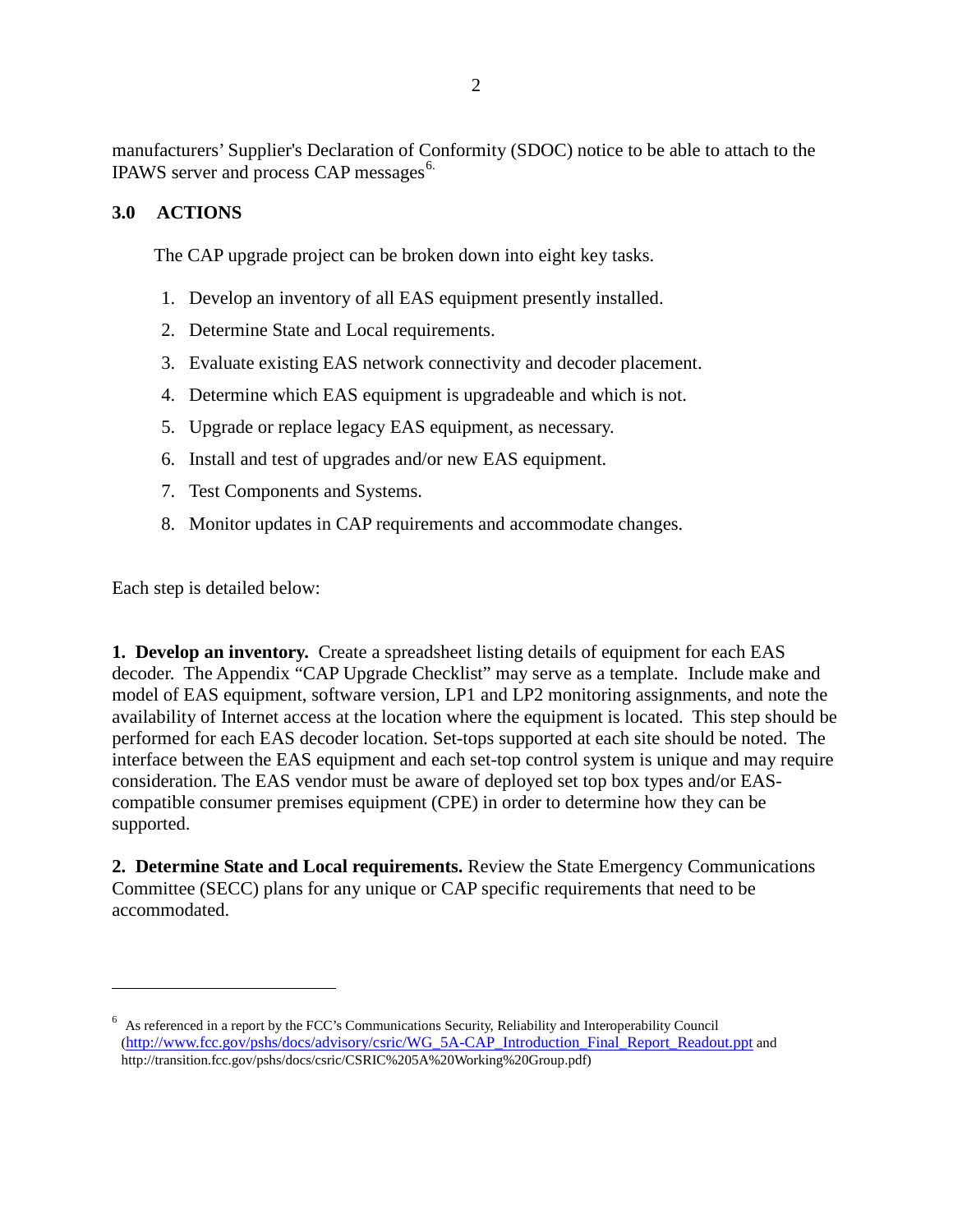In addition, each SECC should designate a 'Cable Co-chair'. Contact this individual and determine any unique state or local requirements that may apply. Verify the monitoring assignments. Coordinate next generation EAS activities with the SECC and Local Emergency Communication Committees (LECCs) as appropriate.

*Note: As of publication date no states have approved up-to-date CAP-compliant state plans, and a few states still have no approved state plans in place. However, up to 20 states have already deployed some form of CAP or IP-based EAS relay system.*

**3. Evaluate existing EAS network connectivity and decoder placement.** . It is anticipated that CAP messages will be made available using Internet Protocol (IP) via an Internet connection. More specifically, the IPAWS aggregator (server) will publish CAP messages on a FEMA CAP/IPAWS feed.<sup>[7](#page-5-0)</sup> If appropriate connectivity is not available to the decoder, modifications to either the connectivity or decoder placement may be necessary.

*Note: State CAP alerting architectures are more diverse, including Internet, satellite and/or wireless distribution of CAP XML data and audio files. Some networks utilize "push" technologies, while others relay on passive "polling" methods. Operators will need to carefully evaluate the CAP data systems in place or under development in each of the states in which they operate regarding: (1) how does their CAP EAS equipment support data interoperability with each respective state or local CAP source, and (2) what additional hardware/software – if any – may be required to physically interface with these state/local networks.*

**4. Determine EAS Equipment Upgradeability.** Some legacy EAS equipment may not be upgradeable. Check with manufacturers to determine which equipment on the inventory list can be upgraded and which must be replaced. FEMA is responsible for testing and certifying manufacturers' CAP equipment and will publish periodically updated lists of conforming equipment. Review this list to verify that the equipment or upgrade being purchased is on the FEMA approved list.<sup>[8](#page-5-0)</sup>

There are generally two methods used by CAP EAS products for handling CAP messaging. One method is using a separate CAP-to-EAS protocol translating device, functioning in tandem with an existing EAS encoder/decoder. The second is an integrated CAP capability, using an integrated CAP processor and EAS encoder/decoder. This second approach is available in both an integrated single unit package and as well as in a multi-device configuration.

 $\overline{a}$ 

<span id="page-5-0"></span> $7$  As of date of publication, FEMA is using ATOM RSS. Several methods have been used and implementers should confirm the current publishing protocol.

<sup>8</sup> See <https://www.rkb.us/>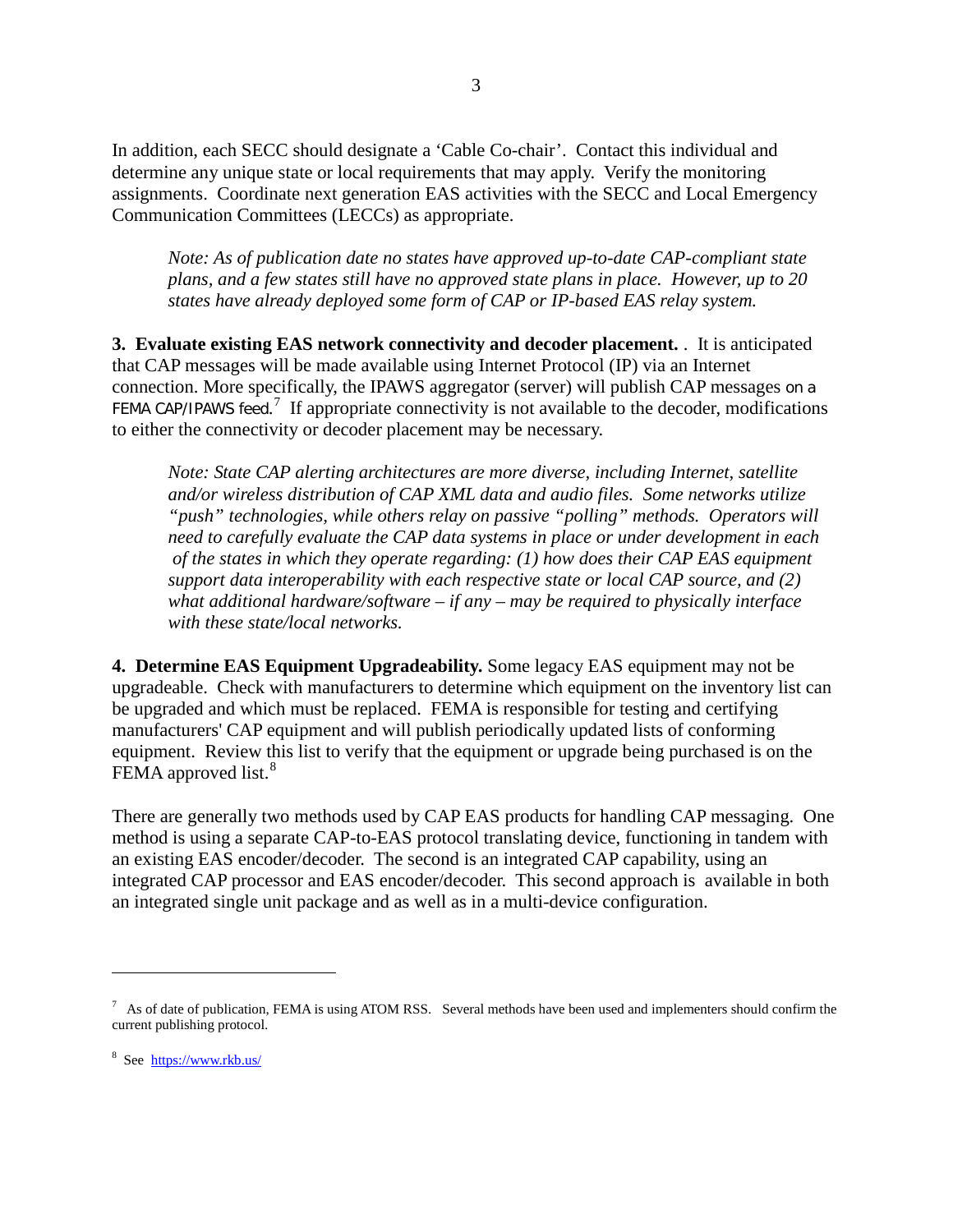When choosing your CAP compliance solution, either a CAP to EAS protocol converter or a CAP processing EAS device, select a system that has passed FEMA IPAWS conformance testing. A non-conforming product might not support all of the requirements for compliance to FCC Part 11 (EAS), including any future requirements for "Gubernatorial Must-Carry".

The selection process for CAP compliance solutions should incorporate a number of fundamental questions:

| Does the solution meet FCC Part 11<br>requirements for EAS equipment?                                                                           | Part 11 covers both the encoding and decoding<br>of EAS protocol messages including allowing<br>intermediary devices.                                                                                                                                                             |
|-------------------------------------------------------------------------------------------------------------------------------------------------|-----------------------------------------------------------------------------------------------------------------------------------------------------------------------------------------------------------------------------------------------------------------------------------|
| Does the specific piece of equipment hold $(1)$<br>an IPAWS Conformity Assessment Test Report<br>and (2) a Suppliers Declaration of Conformity? | <b>IPAWS</b> Conformity test results relate to specific<br>product designation, model number and<br>version/sub-version numbers. Anything other<br>than the specific product referenced in the test<br>results may be deemed ineligible to connect with<br>the IPAWS aggregator). |
| Does the solution readily support potential<br>state and local sources of CAP messaging?                                                        | (As of date of publication,, there are no known<br>requirements to monitor state and local CAP<br>alert resources. Some jurisdictions require<br>monitoring state EAS.                                                                                                            |
| Does the solution support carriage of the<br>additional detail provided in CAP messaging?                                                       | If providing the additional detail to your<br>subscribers is important, an intermediary device<br>may not support this requirement.                                                                                                                                               |

## **Table 1 – Selection Process**

**5. Upgrade and Replacement plans.** Based on the requirements identified above, work with EAS manufacturers to determine whether EAS upgrades or replacement equipment is most appropriate to facilitate CAP support. Ensure that the EAS manufacturer is aware of any network changes that may be required to facilitate reception of CAP messages. Also, determine if the EAS manufacturer has an upgrade path to facilitate state and local requirements once adopted by the FCC and FEMA. Note that in some cases EAS equipment may be obsolete or not upgradable, thereby requiring replacement.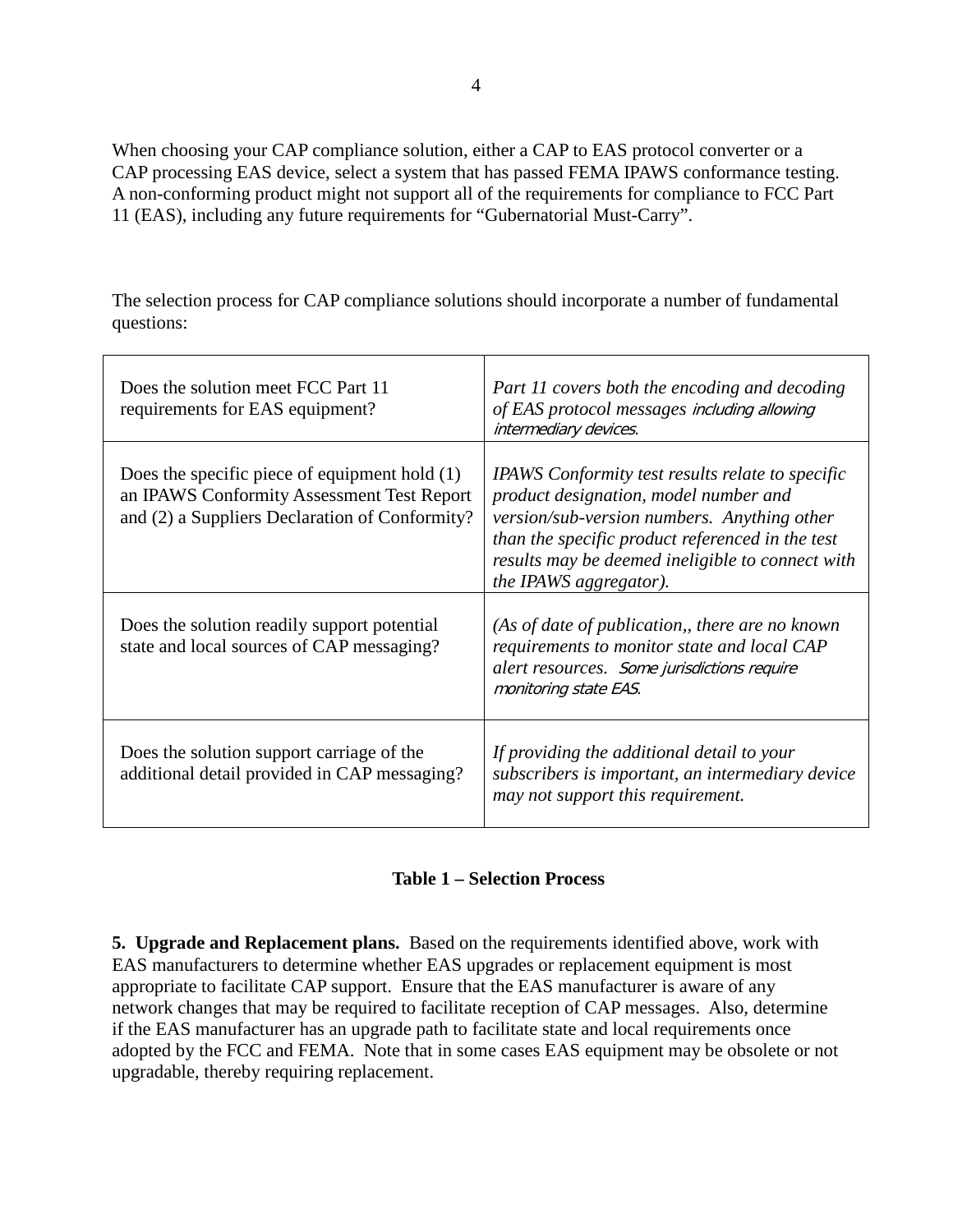Create the bill of materials, determine the budget, prepare purchase orders and procure the necessary equipment or upgrades.

**6. Install and Test.** Following the manufacturer's recommendations and instructions, install the new equipment and upgrade the existing equipment and/or software, bringing the individual components and the EAS system into CAP compliance. DO NOT DISABLE THE CURRENT EAS SYSTEM, as it will continue to be used to deliver emergency alerts, whether received via the current EAS distribution network or via the to-be-determined CAP delivery methodology. At the completion of this exercise EAS locations should be back to operational status and CAP compliant.

**7. Test Components and Systems.** Since CAP upgrades are being applied to the existing EAS platform it is possible that existing EAS functionality is affected by modifications to the current EAS hardware, software, network, or delivery platforms. Monitor the EAS platform during subsequent alerts, such as weekly and monthly tests, to ensure that the EAS network is functioning as required. Engage with engineering or EAS manufacturers as appropriate to troubleshoot, diagnose and repair EAS or CAP equipment as required. As of August 25, 2011, the delivery methodology for CAP-compliant messages is not yet defined. As such, CAP compliance testing will be limited to EAS manufacturer provided CAP test procedures.

**8. Monitor updates in CAP requirements and accommodate changes.** Monitor developments at the FCC and FEMA related to updates and changes in CAP requirements, especially as it relates to the methodology adopted to deliver CAP messages. Work with your EAS manufacturer to develop and execute test plans that ensure end-to-end delivery of emergency alert messages from CAP reception to EAS distribution.

As mentioned above, as of publication date most states do not have defined CAP plans approved. As state plans become available, review them to determine the CAP input and distribution requirements. Develop a plan to adapt the recently upgraded or replaced EAS equipment to accommodate those state and local plans. Review the State Emergency Communications Committee (SECC) plans for any unique requirements that need to be accommodated.<sup>[9](#page-7-0)</sup> Coordinate with the SECC (and LECC (Local Emergency Communication Committee), if any) as appropriate.

*Note: The deadline for implementing CAP is June 30, 2012. Develop an expedited timeline that ensures all tasks above can be facilitated in the time allotted, especially as it relates to gathering requirements as well as ordering, receiving, installing and testing the new components and the full EAS network.* 

<span id="page-7-0"></span><sup>&</sup>lt;sup>9</sup> The FCC and FEMA adopted CAP after a handful of states had already implemented their own version of CAP. The CAP implementation in your state may be different from the national version so special accommodations may be required.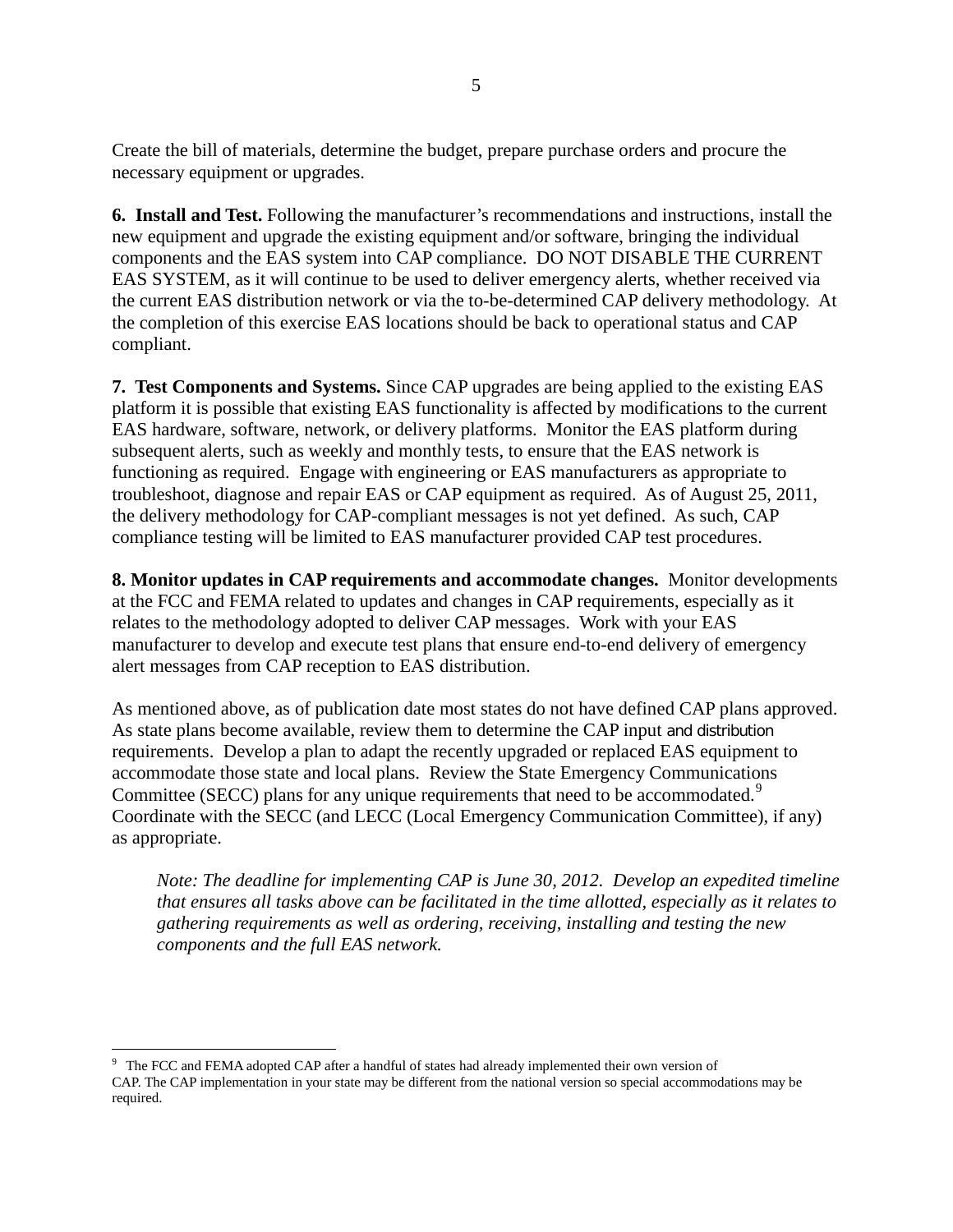#### **4.0 ABBREVIATIONS AND ACRONYMS**

- ANSI American National Standards Institute
- ATOM Atom Syndication Format
- CAP Common Alerting Protocol
- EAS Emergency Alert System
- FCC Federal Communications Commission
- FEMA Federal Emergency Management Administration
- FIPS Federal Information Processing Standard
- IPAWS Integrated Public Alerting and Warning System
- LECC Local Emergency Communications Committee
- LP- Local Primary
- MVPD Multi-channel Video Program Distributor
- NWS National Weather Service
- OPEN Open Platform for Emergency Messaging
- SDOC Suppliers' Declaration of Conformity
- SECC State Emergency Communications Committee
- SOAP Simple Object Access Protocol
- XML Extensible Markup Language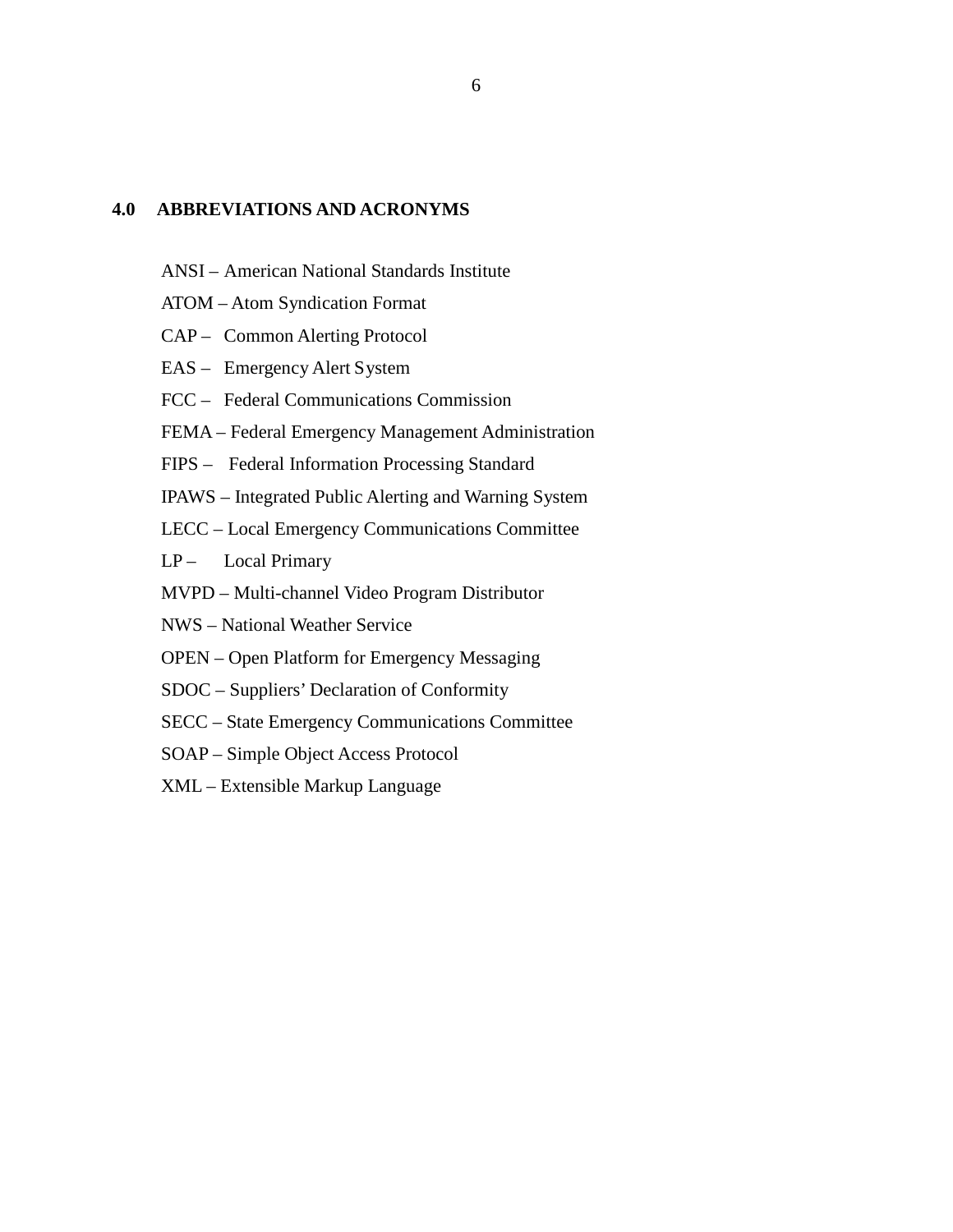## **5.0 CAP UPGRADE CHECKLIST**

*Fill out for each EAS Decoder:*

 $Location$   $\qquad \qquad$ 

EAS Vendor \_\_\_\_\_\_\_\_\_\_\_\_\_\_\_\_\_\_\_\_\_\_\_\_\_\_\_\_\_\_\_\_\_\_\_\_\_

Web site \_\_\_\_\_\_\_\_\_\_\_\_\_\_\_\_\_\_\_\_\_\_\_\_\_\_\_\_\_\_\_\_\_\_\_\_\_\_\_

Vendor Rep (name)\_\_\_\_\_\_\_\_\_\_\_\_\_\_\_\_\_\_\_\_\_\_\_\_\_\_\_\_\_\_\_\_\_\_\_

Phone \_\_\_\_\_\_\_\_\_\_\_\_\_\_\_\_\_\_\_\_\_\_\_\_\_\_\_\_

Email address \_\_\_\_\_\_\_\_\_\_\_\_\_\_\_\_\_\_\_\_\_\_\_\_\_\_\_\_\_

Model \_\_\_\_\_\_\_\_\_\_\_\_\_\_\_\_\_\_\_\_\_\_\_\_\_\_\_\_\_\_\_\_\_\_\_

Software version \_\_\_\_\_\_\_\_\_\_\_\_\_\_\_\_\_\_\_\_\_\_\_\_\_\_\_

Is this version the most up to date for the applications? Y/N \_\_\_

CPE supported devices (set top box or other receivers) \_\_\_\_\_\_\_\_\_\_\_\_\_\_\_\_\_\_\_\_\_\_\_\_\_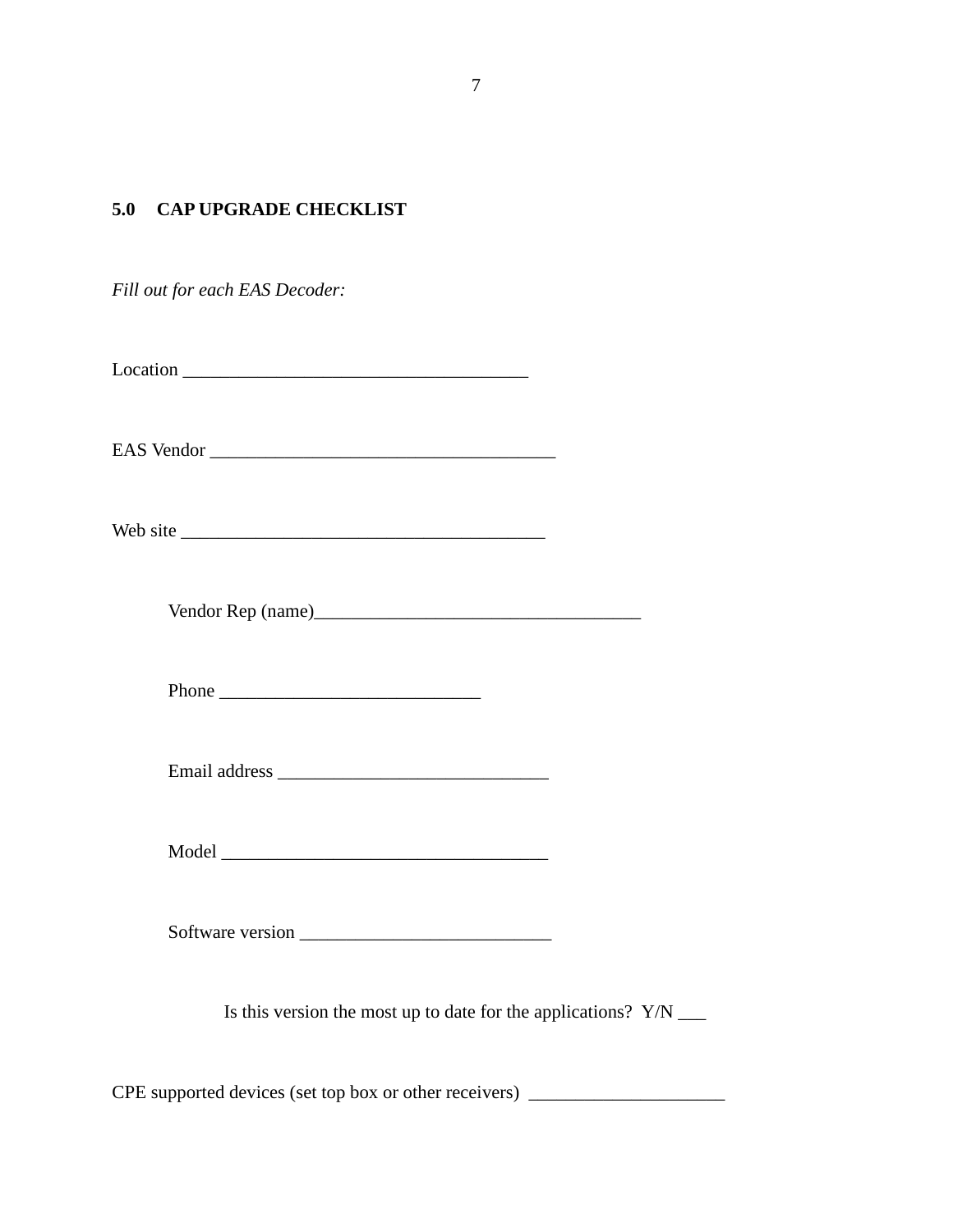8

Set-Top Box controller Software version \_\_\_\_\_\_\_\_\_\_\_\_\_\_\_\_\_\_\_\_\_\_\_\_\_\_\_\_\_\_\_\_\_\_

Is this version the most up to date for the applications? Y/N \_\_\_\_\_

Other EAS processing equipment:

QAM Devices

Edge Devices (e.g., decoders, D/A) \_\_\_\_\_\_\_\_\_\_\_\_\_\_\_\_\_\_\_\_\_\_\_\_

Multiplexers \_\_\_\_\_\_\_\_\_\_\_\_\_\_\_\_\_\_\_\_\_\_\_\_\_\_\_\_

Is SCTE 18 (ANSI J-STD 042) in use?  $Y/N$  \_\_\_\_\_\_

Local franchise override requirement? Y/N \_\_\_\_

Stations monitored (Call letters and frequencies):

| LP1 | Y/N<br>per state plan |
|-----|-----------------------|
|-----|-----------------------|

LP2 \_\_\_\_\_\_\_\_\_\_\_\_\_\_\_\_\_\_\_\_\_\_\_\_\_\_\_\_\_\_\_\_\_\_\_ per state plan Y/N \_\_\_\_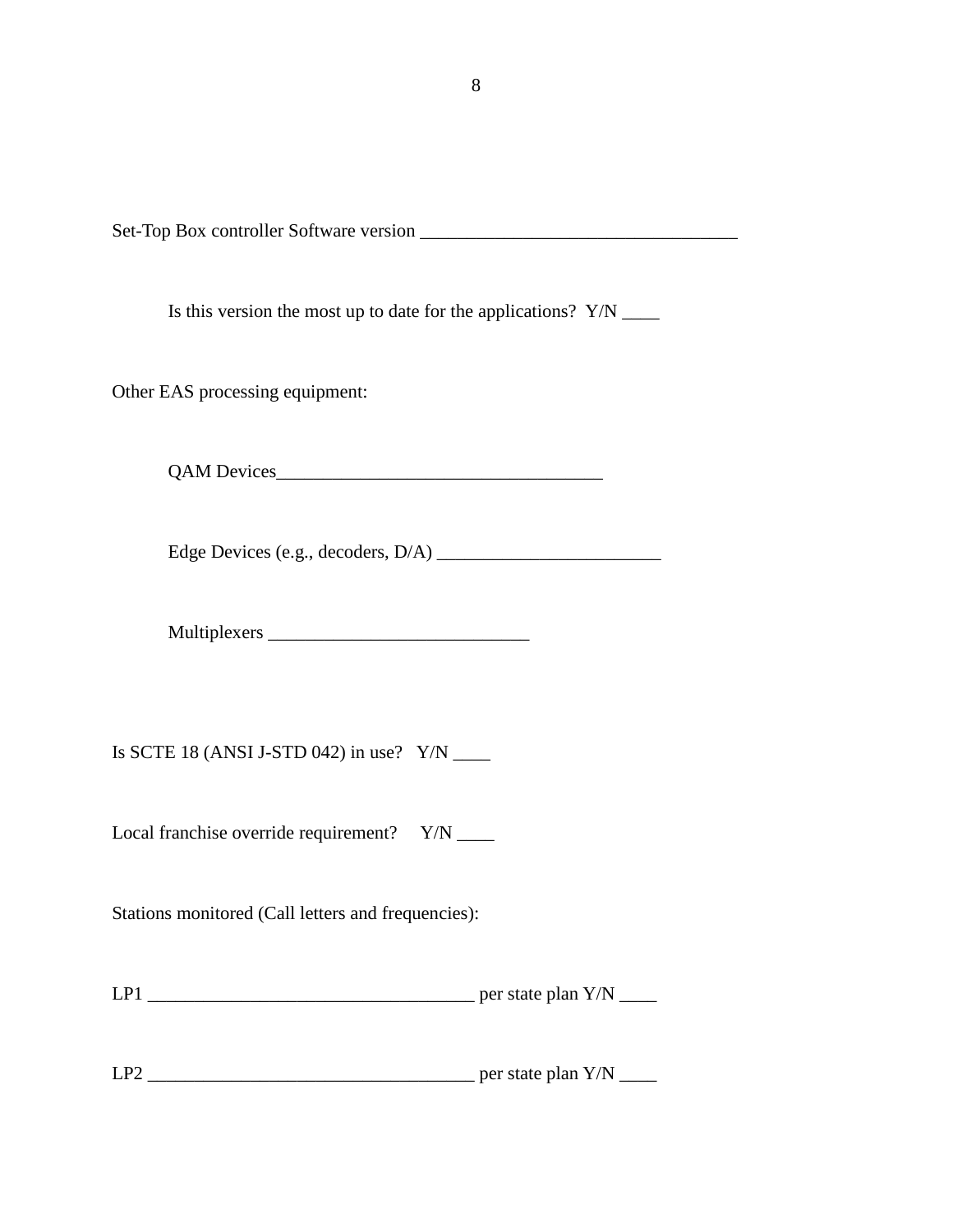| Counties / FIPS codes covered:                                                   |  |
|----------------------------------------------------------------------------------|--|
|                                                                                  |  |
|                                                                                  |  |
| Event codes programmed for response:                                             |  |
|                                                                                  |  |
| EAN Detailed Channel location: (SCTE 18 entry)__________________________________ |  |
| Steps required to upgrade EAS system:                                            |  |
|                                                                                  |  |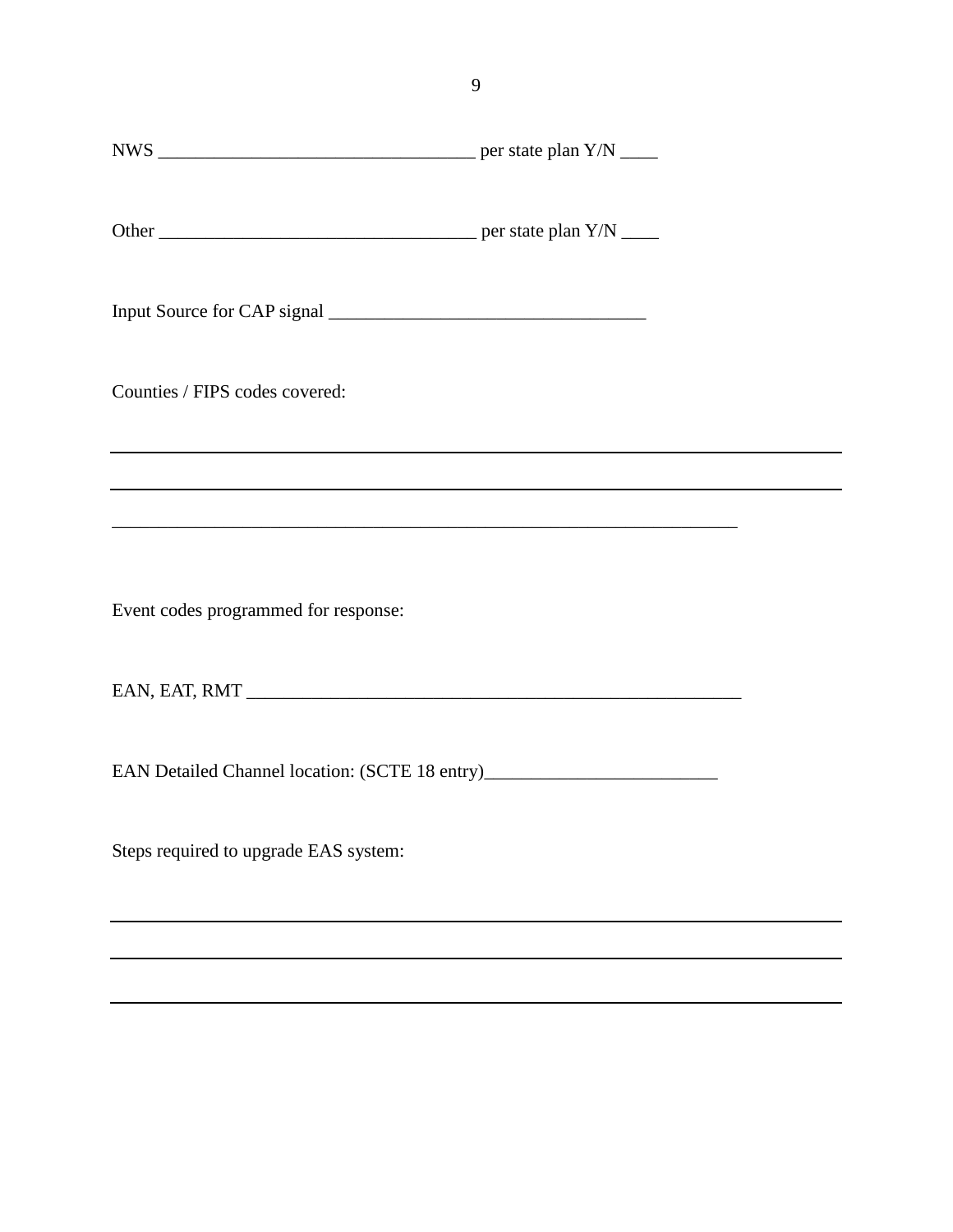Special requirements for this site:

MSO Specific requirements:

Is internet connectivity available at this site? Y/N \_\_\_

**\_\_\_\_\_\_\_\_\_\_\_\_\_\_\_\_\_\_\_\_\_\_\_\_\_\_\_\_\_\_\_\_\_\_\_\_\_\_\_\_\_\_\_\_\_**

Attach -- Bill of Materials

Date Ordered \_\_\_\_\_\_\_\_\_\_\_\_\_\_\_\_\_\_\_\_\_

Purchase Order(s) number(s) (attach) \_\_\_\_\_\_\_\_\_\_\_\_\_\_\_\_\_\_\_\_\_\_\_\_\_\_\_\_\_\_\_\_\_\_\_\_

Date Received \_\_\_\_\_\_\_\_\_\_\_\_\_\_\_\_\_\_\_\_\_\_\_\_\_\_\_\_\_\_\_\_\_\_\_\_\_\_\_\_\_\_\_\_\_\_\_\_\_\_\_\_\_\_

Date installed and configured \_\_\_\_\_\_\_\_\_\_\_\_\_\_\_\_\_\_\_\_\_\_\_\_\_\_\_\_\_\_\_\_\_\_\_\_\_\_\_\_\_\_\_

Date Tested: \_\_\_\_\_\_\_\_\_\_\_\_\_\_\_\_\_\_\_\_\_\_\_\_\_\_

**\_\_\_\_\_\_\_\_\_\_\_\_\_\_\_\_\_\_\_\_\_\_\_\_\_\_\_\_\_\_\_\_\_\_\_\_\_\_\_\_\_\_\_\_\_\_\_\_\_\_\_\_\_\_\_\_\_\_\_\_\_\_\_\_\_\_\_\_\_\_\_\_\_\_\_\_\_\_**

**\_\_\_\_\_\_\_\_\_\_\_\_\_\_\_\_\_\_\_\_\_\_\_\_\_\_\_\_\_\_\_\_\_\_\_\_\_\_\_\_\_\_\_\_\_\_\_\_\_\_\_\_\_\_\_\_\_\_\_\_\_\_\_\_\_\_\_\_\_\_\_\_\_\_\_\_\_\_**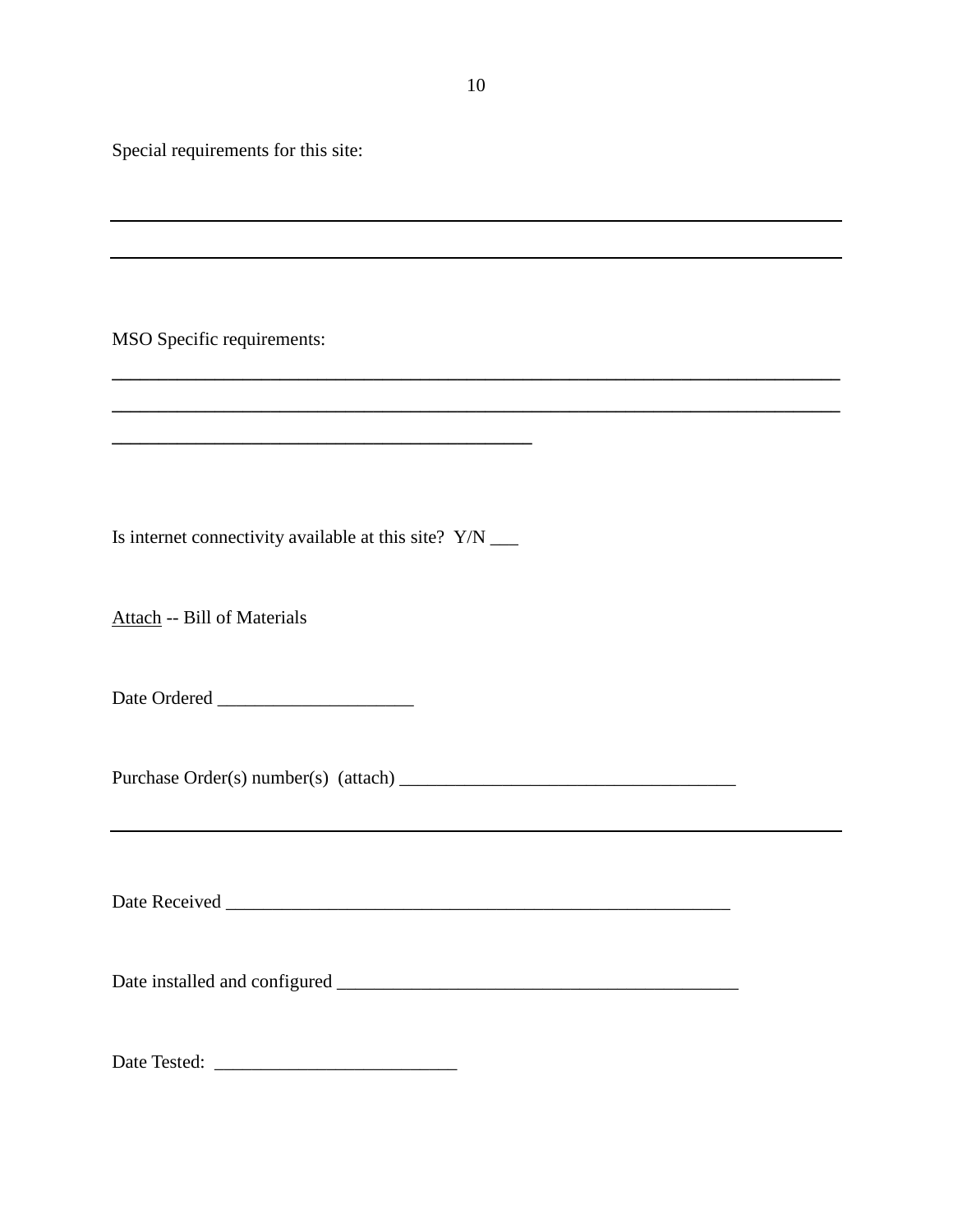Provisioning for CAP source \_\_\_\_\_\_\_\_\_\_\_\_\_\_\_\_\_\_\_\_\_\_\_\_\_\_\_\_\_\_\_\_\_\_\_\_\_\_\_\_\_\_\_\_

Date tested \_\_\_\_\_\_\_\_\_\_\_\_\_\_\_\_\_\_\_\_\_\_\_\_\_\_\_\_\_\_\_\_\_\_\_\_\_\_\_\_\_\_\_\_

Verify that EAS protocol still functions \_\_\_\_

Verify reception of test signal from CAP source \_\_\_\_

Continue logging EAS messages and begin logging CAP messages received and transmitted.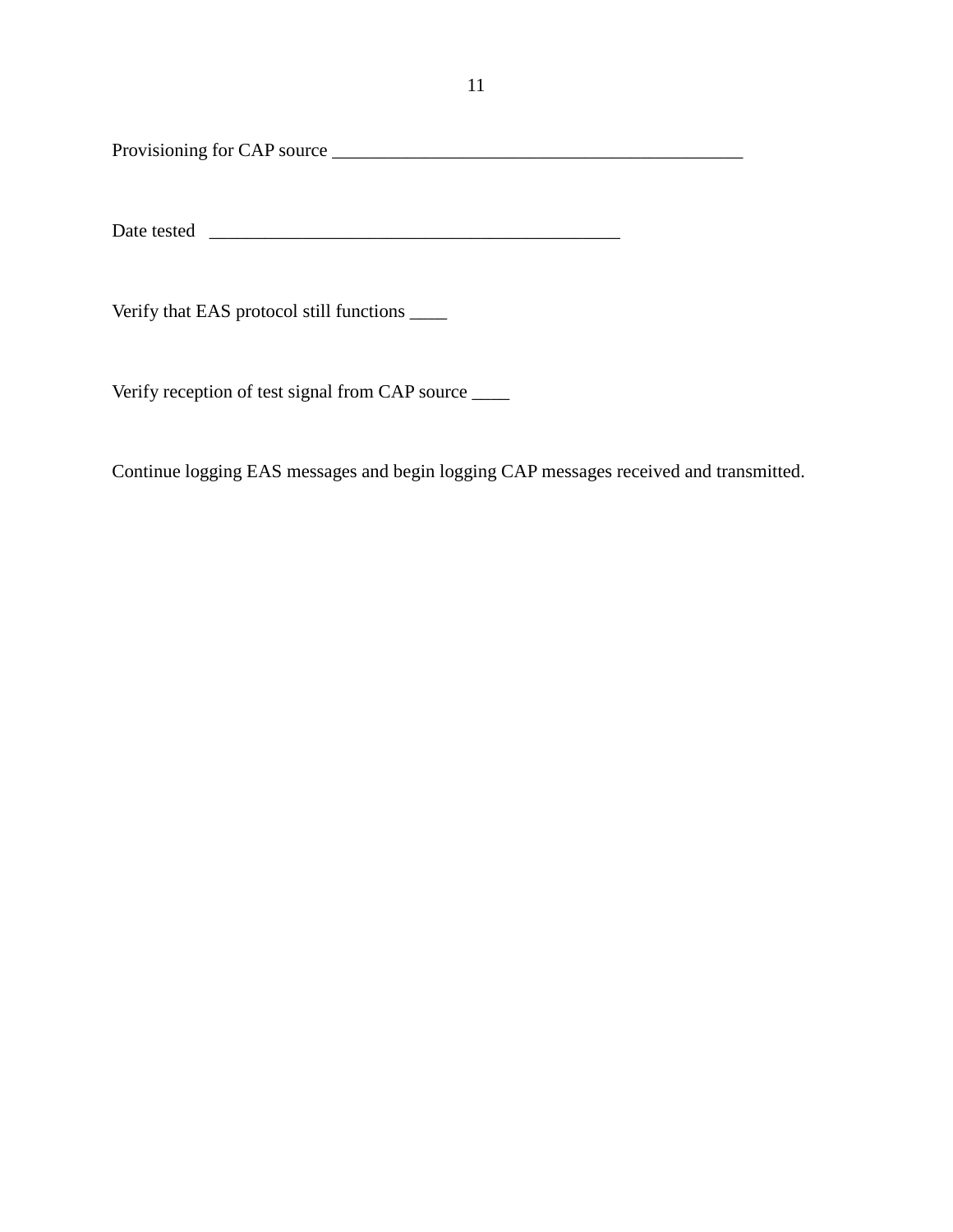## **6.0 BIBLIOGRAPHY**

#### (Not intended to be an all-inclusive list)

*47 CFR Part 11* [http://ecfr.gpoaccess.gov/cgi/t/text/text](http://ecfr.gpoaccess.gov/cgi/t/text/text-dx?c=ecfr&tpl=/ecfrbrowse/Title47/47cfr11_main_02.tpl)[dx?c=ecfr&tpl=/ecfrbrowse/Title47/47cfr11\\_main\\_02.tpl](http://ecfr.gpoaccess.gov/cgi/t/text/text-dx?c=ecfr&tpl=/ecfrbrowse/Title47/47cfr11_main_02.tpl)

*CAP EAS Implementation Guide, EAS CAP Industry Group - ECIG*

*EAS-CAP Implementation Guide Subcommittee Version 1.0, 17 May 2010*: [http://www.eas](http://www.eas-cap.org/ECIG-CAP-to-EAS_Implementation_Guide-V1-0.pdf)[cap.org/ECIG-CAP-to-EAS\\_Implementation\\_Guide-V1-0.pdf](http://www.eas-cap.org/ECIG-CAP-to-EAS_Implementation_Guide-V1-0.pdf)

*CAP cookbook* [http://www.incident.com/cookbook/index.php/Welcome\\_to\\_the\\_CAP\\_Cookbook](http://www.incident.com/cookbook/index.php/Welcome_to_the_CAP_Cookbook)

*Detailed technical specifications for CAP* [http://docs.oasis-open.org/emergency/cap/v1.2/CAP](http://docs.oasis-open.org/emergency/cap/v1.2/CAP-v1.2-os.pdf) $v1.2$ -os.pdf.

*EASALERT Broadcasters' Forum* <http://www.easalert.org/>

*EAS Approved Vendors* <http://www.fcc.gov/pshs/services/eas/vendors.html>

*EAS CAP Industry Group* <http://eas-cap.org/>

*EAS State plan database* http://www.fema.gov/about/programs/disastermanagement/haz/eas.shtm

*Federal Communications Commission* [http://www.fcc.gov](http://www.fcc.gov/)

*FEMA IPAWS Home page* <http://www.fema.gov/emergency/ipaws/>

*FEMA Responder Knowledge Base* <https://www.rkb.us/>

*Monroe Electronics* [http://www.monroe-electronics.com/EAS\\_pages/eas\\_cap.htm](http://www.monroe-electronics.com/EAS_pages/eas_cap.htm)

*Meeting report by Gary Timm* http://www.awareforum.org/

*National Association of Broadcasters* [http://www.nab.org](http://www.nab.org/)

*National Cable and Telecommunications Association* [http://www.ncta.com](http://www.ncta.com/)

*National Cable Television Cooperative* [http://www.nctconline.org](http://www.nctconline.org/)

*Slides from the FEMA webinars*  http://www.fema.gov/library/viewRecord.do?fromSearch=fromsearch&id=4659

*Society of Broadcast Engineers* [http://www.sbe.org](http://www.sbe.org/)

*Society of Broadcast Engineers webinar* <http://www.sbe.org/WebinarsbySBE-TheNewEAS.php>

*Society of Cable Telecommunications Engineers* [http://www.scte.org](http://www.scte.org/)

*Trilithic* <http://www.trilithic.com/Emergency%20Alert%20Systems>